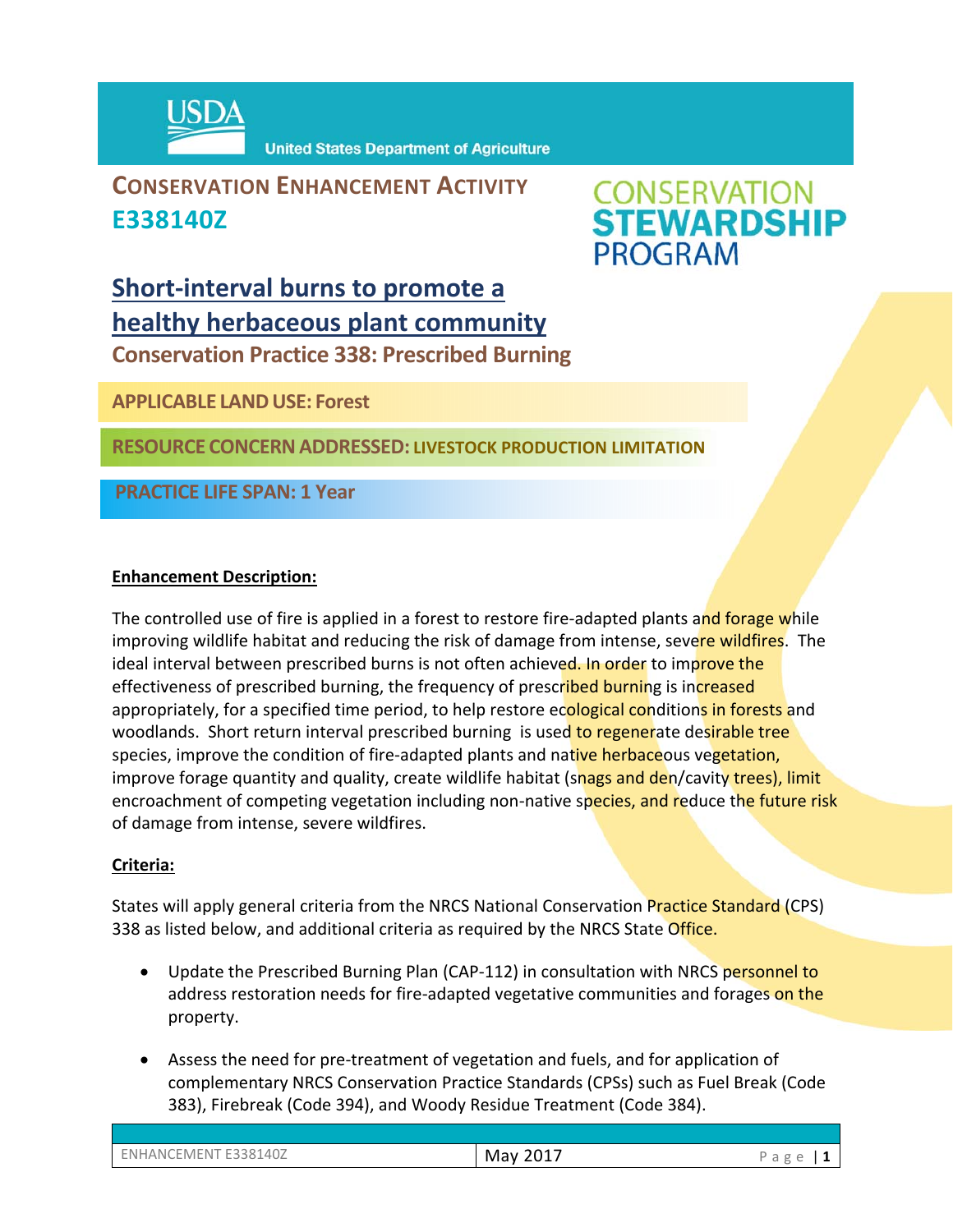

#### **United States Department of Agriculture**

• Apply to sites where prescribed burning has previously been implemented at longer intervals than recommended to maintain the desired plant community), and where burn frequency must be increased to achieve the objectives listed in the enhancement description.



- The prescribed burning frequency will be increased from the previous regimen to an interval appropriate for the target plant community.
- Assess the existing fuel load using appropriate tools and methods for the geographic area.
- If invasive plants are present, utilize methods and timing that will prevent or control their spread.
- A written plan must be developed and all necessary approvals secured prior to conducting a prescribed burn. The plan will include the following components at a minimum:
	- a) The objectives of the burn and the expected post‐burn conditions.
	- b) Maps, images and/or descriptions of the proposed burn area and any associated or adjacent smoke sensitive areas.
	- c) Inventory of available fuels.
	- d) Required weather and fuel conditions under which the burn will be conducted.
	- e) Firing sequence and methods.
	- f) List of equipment and personnel needed and job assignments.

g) Any pre-burn preparation needed to safely and effectively conduct the prescribed burn.

h) List of appropriate authorities, agencies, departments, individuals, and facilities to be contacted and necessary signatures of approval.

i) Checklist for a post-burn evaluation.

### **Burning criteria**

a) Follow all components of the burn plan.

b) A current fire weather forecast is required prior to conducting a prescribed burn. Collect weather parameters and other data that affect fire behavior for the day of the burn and monitor the appropriate weather parameters during the burn. Weather

| ENHANCEMENT E338140Z | May 2017 | Page |
|----------------------|----------|------|
|                      |          |      |